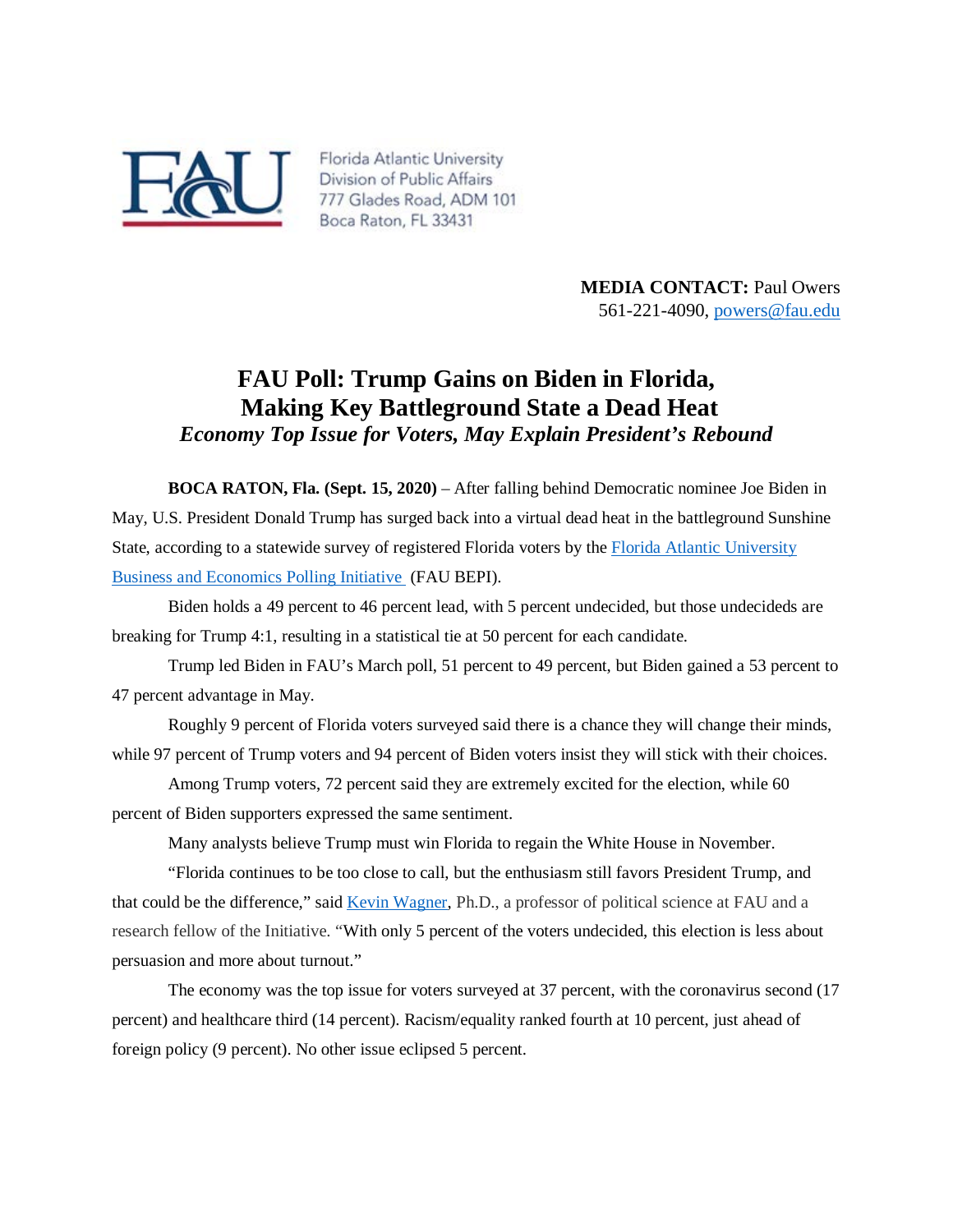"The economy is still the No. 1 issue for voters, so that might explain why Trump has seen a bounce-back in the state," said [Monica Escaleras,](https://business.fau.edu/faculty-research/faculty-profiles/profile/mescaler.php) Ph.D., director of FAU BEPI in the [College of](https://business.fau.edu/)  [Business.](https://business.fau.edu/)

The economy is the most important issue for 60 percent of Republicans and 37 percent for Independents. But the economy received top billing for just 15 percent of Democrats, with 27 percent saying the coronavirus was the most important issue.

Regardless of the winner, 82 percent of voters said they are confident in the election results, with 14 percent not so confident and 4 percent not confident at all.

Most voters polled expect to hear the results on Election Day (38 percent), while 31 percent expect to hear the next day. Only 9 percent think it could take longer than a week to determine a winner.

When it comes to how they will vote, 45 percent of survey respondents said they plan to do so by mail before the election, while 31 percent said they plan to vote in-person early. Twenty-four percent of voters said they plan to vote in-person on Election Day.

Meanwhile, President Trump's approval rating has improved in his new home state since May, with 47 percent of respondents approving of his job performance, up from 43 percent. But his disapproval rating also increased, to 49 percent from 46 percent in May.

Florida Gov. Ron DeSantis' approval rating declined again to 43 percent, from 51 percent in May and 54 percent in March. His disapproval rating increased to 43 percent, compared with 32 percent in May and 20 percent in March.

The survey of 631 registered Florida voters was conducted Sept. 11-12. The survey has a margin of error of +/- 3.8 percentage points. It is important to remember that subsets carry with them higher margins of error, as the sample size is reduced. The data was weighted by ethnicity, age, education, party affiliation, region and gender, based on 2016 Census Voting and Registration modeling. Data was collected using both an Interactive Voice Response (IVR) system of landlines and cell phones provided by Aristotle Inc. and an online panel provided by Dynata. The polling results and full cross-tabulations are available at [www.business.fau.edu/bepi.](https://business.fau.edu/departments/economics/business-economics-polling/index.php)

## **-FAU-**

## *About FAU BEPI:*

*The Florida Atlantic University Business and Economic Polling Initiative conducts surveys on business, economic, political and social issues with a focus on Hispanic attitudes and opinions at regional, state and national levels via planned monthly national surveys. The initiative subscribes to the American Association of Public Opinion Research and is a resource for public and private organizations, academic research and media outlets. In addition, the initiative is designed to contribute to the educational mission of the University by providing students with valuable opportunities to enhance their educational experience by designing and carrying out public opinion research.*